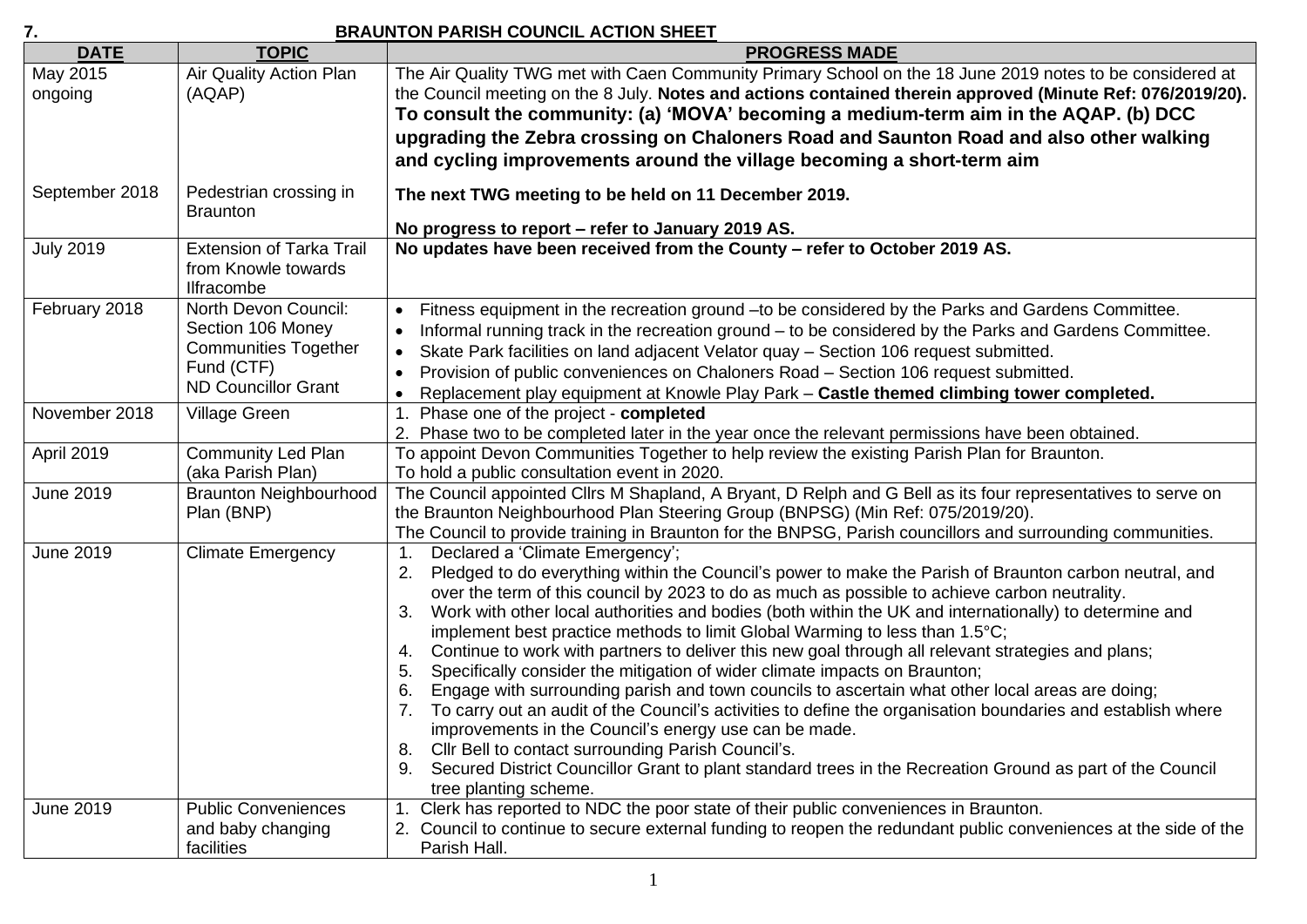| <b>July 2019</b> | <b>Pharmacy Services in</b><br>the village           | The Clerk to write to the LPC and CCG to express the Council's concerns regarding the closure of the Lloyds<br>Pharmacy on Caen Street and whether the existing pharmacy services in the village will meet the needs of the<br>community.<br>1. Response received from NHS England (South West) 09/08/19.<br>2. Response received from Devon Local Pharmaceutical Committee 16/08/19<br>3. Waiting for response from CCG.<br>4. Reponse receive from Devon County Council Health and Wellbeing Board 24/09/19.<br>5. Council to issue press release to encourage the community to write to the DCC Health and Wellbeing Board<br>to request an urgent PNA be carried out in Braunton. Completed.<br>6. Council to invite Councillor Andrew Leadbetter to future meeting to discuss pharmaceutical needs in<br>Braunton. Completed. |
|------------------|------------------------------------------------------|------------------------------------------------------------------------------------------------------------------------------------------------------------------------------------------------------------------------------------------------------------------------------------------------------------------------------------------------------------------------------------------------------------------------------------------------------------------------------------------------------------------------------------------------------------------------------------------------------------------------------------------------------------------------------------------------------------------------------------------------------------------------------------------------------------------------------------|
| <b>July 2019</b> | Devon & Somerset Fire<br>& Rescue Service<br>(DSFRS) | The Clerk to invite the DSFRS to attend a meeting with Council to discuss the proposed options in their Service<br>Delivery Operating Model consultation. Council submit response to consultation not in favour of the<br>proposed options (Min Ref: 130/2018/19).                                                                                                                                                                                                                                                                                                                                                                                                                                                                                                                                                                 |
| <b>July 2019</b> | Parish Field                                         | Caen Community Primary School to be given permission in principle to create an all weather track around the<br>perimeter of the Parish Field subject to the School obtaining the necessary permissions and any legal cost to<br>amend the Lease is meet by DCC.                                                                                                                                                                                                                                                                                                                                                                                                                                                                                                                                                                    |
| August 2019      | Hospital services in<br>northern Devon               | The Council put on its website and social media sites the Hospital Services in northern Devon: public survey.<br>The Council write to the local MP to request him to put political pressure on the government to secure more<br>funding for the NDDH in the future.                                                                                                                                                                                                                                                                                                                                                                                                                                                                                                                                                                |
| November 2019    | <b>Community Emergency</b><br>Plan (CEP)             | Working Party to meet and update the CEP before the 9 December.                                                                                                                                                                                                                                                                                                                                                                                                                                                                                                                                                                                                                                                                                                                                                                    |
| November 2019    | Car Parks                                            | To provide free parking in the Caen Street Car Park on Saturday 14 and 21 December 2019.                                                                                                                                                                                                                                                                                                                                                                                                                                                                                                                                                                                                                                                                                                                                           |
| <b>DATE</b>      | <b>COMMITTEE</b>                                     |                                                                                                                                                                                                                                                                                                                                                                                                                                                                                                                                                                                                                                                                                                                                                                                                                                    |
|                  |                                                      | <b>PROGRESS</b>                                                                                                                                                                                                                                                                                                                                                                                                                                                                                                                                                                                                                                                                                                                                                                                                                    |
| May 2019         | Finance and Admin                                    | BPC to apply for the Local Council Award Scheme (aka Quality Council Status).                                                                                                                                                                                                                                                                                                                                                                                                                                                                                                                                                                                                                                                                                                                                                      |
| May 2019         | Finance and Admin                                    | To upgrade the Council's website.                                                                                                                                                                                                                                                                                                                                                                                                                                                                                                                                                                                                                                                                                                                                                                                                  |
| May 2019         | Finance and Admin                                    | To provide training opportunities for local councillors.                                                                                                                                                                                                                                                                                                                                                                                                                                                                                                                                                                                                                                                                                                                                                                           |
| November 2019    | Finance and Admin                                    | Parish Grants be awarding in April 2020 totalling £13,475.                                                                                                                                                                                                                                                                                                                                                                                                                                                                                                                                                                                                                                                                                                                                                                         |
| November 2019    | Finance and Admin                                    | To purchase a new desktop for the Parish Office. Completed.                                                                                                                                                                                                                                                                                                                                                                                                                                                                                                                                                                                                                                                                                                                                                                        |
| December 2019    | Finance and Admin                                    | Prepare draft Council Budget 2020/21. Completed.                                                                                                                                                                                                                                                                                                                                                                                                                                                                                                                                                                                                                                                                                                                                                                                   |
| December 2019    | Finance and Admin                                    | Operation London Bridget to agree draft Policy in principle and bring back to the January meeting to approve<br>Appendices.                                                                                                                                                                                                                                                                                                                                                                                                                                                                                                                                                                                                                                                                                                        |
| January 2019     | <b>Parks and Gardens</b>                             | Install new swing set and communal area in Knowle Play Park. Waiting for S.106 Funding to be released.                                                                                                                                                                                                                                                                                                                                                                                                                                                                                                                                                                                                                                                                                                                             |